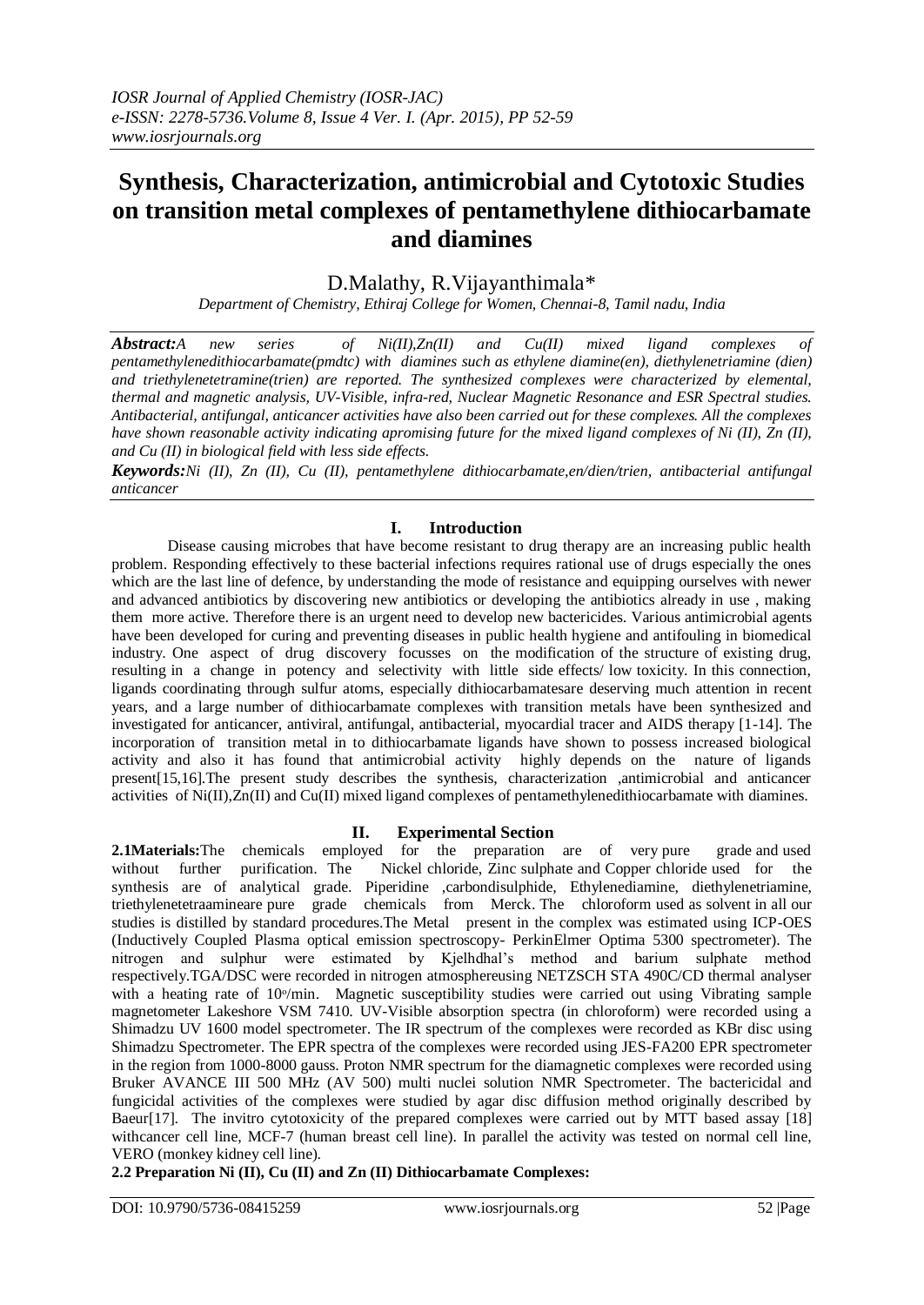## [M (pmdtc)  $_2$ (diamine)]

The preparation of the complexes were done as per the literature reported by us [19]. The preparation follows two step synthesis wherein the dithiocarbamate is generated first and then the mixture containing the metal, to which diamine is added, is then made to react with the dithiocarbamate resulting in the formation of mixed ligand complexes.The insoluble complexes precipitate and are filtered.The complexes repeatedly washed with alcohol and water mixture and recrystillised from ether and dried in vacuum.

## **III. Results and discussion**

The complexes are stable, non-hygroscopic and colored solids expect zinc. All the complexes were found to be completely soluble in chloroform and DMSO, partially soluble in DMF and insoluble in alcohol and water. The elemental analysis data of the complexes (Table-1) confirm the proposed composition [M (pmdtc)  $_2$ (diamine)]. The electrical molar conductance of the complexes at a concentration of about  $10^{-3}$  M in chloroform solution was found to be  $5{\text -}10$  Ohm<sup>-1</sup> cm<sup>2</sup>mol<sup>-1</sup> indicating the non-electrolytic nature of the complexes [20]. The thermal analysis data from TGA for the complexes are furnished in table-1.The thermograms were run upto 1000<sup>o</sup> C and final residue corresponded to metal sulphide. The IR spectral data of the complexes are given in Table-2. The stretching vibration of vNH of amines appears around 3420cm<sup>-1</sup> .The aliphatic C-H of amine appears around 2860 cm<sup>-1</sup> and ν C-H of piperdine appears around 2930 cm<sup>-1</sup>. The vC=S stretching frequency appears around 1230 cm<sup>-1</sup>. The two bands around 870-1010cm<sup>-1</sup> are assigned to v C-S group of dithiocarbamate moiety and these confirms bidendate and monoionic nature of dithiocarbamate[21].The bands in the region 1250-1350cm<sup>-1</sup> are assigned to ν N-C stretching vibration. The electronic spectral data of the complexes in chloroform were recorded and the results are given in Table-1. The Ni(II) complexes show three bands around 630-653, 380-400 and 420-460 nm which corresponds to three spin allowed transitions  ${}^{3}A_{2}g \rightarrow {}^{3}T_{2}g$ ,  ${}^{3}A_{2}g \rightarrow {}^{3}T_{1}g(F)$ ,  ${}^{3}A_{2}g \rightarrow {}^{3}T_{1}g(F)$  respectively which were characteristic of their octahedral geometry[22].The diamagnetic Zn(II) complexes spectra are dominated only by charge transfer bands. The charge transfer bands at 370nm and 435nm in the complexes are characteristic of octahedral environment. [23]The Cu (II) complexes show intense bands around 330 nm assigned to the intramolecular charge transfer of the ligand to metal. The band at 621nm can be attributed to a  $d \rightarrow d$  transitions which corresponds to octahedral geometry. The broadness of band arises due to ligand field and Jahn Teller distortion and in a typical d<sup>9</sup> system. Though three transitions are expected, they are very close in energy and often appear in the form of one broad band envelope [24]. The EPR spectra of the  $Ni(II)$  complexes of en, dien and trien show two signals corresponding to  $g\perp 2.00$  and g II 1.948.It is evident from the perpendicular signal that there is coupling with two nitrogen atoms which resulted in the quintet in the ratio 1:2:3:2:1. All the complexes thus have a near Oh arrangement about Ni (II) with two chelated pmdtc units and adiamine coordinating through two NH<sub>2</sub> Nitrogen atoms.The EPR spectra of Cu (II) complexes of en, dien and trienshow only one intense signal corresponding to g 2.04. As the Zn (II) complexes were diamagnetic in nature. The Proton NMR Spectra of Zn (II) complexes were studied. The piperidine ring in zinc complexes gives three signals due to the presence of three nonequivalent sites. The singlet at 4.1ppm is due to the protons present ortho to the nitrogen in piperidine ring. The signals that appear around 3.6ppm is due to the protons present in the Meta position. The protons in the para position appear at 2.5ppm. All the signals appear a little downfield due to delocalization of the electron density in the S- C=S linkage. The CH2protons of the (en/dien/trien) appear around 1.6ppm.The magnetic suspectibility studies of Ni (II) complexes shows an increase in mass in the presence of magnetic field. The VSM plot ofmagnetic moment in emu vs. field shows hysteresis loop indicating ferromagnetism and negligible height loops and the coercivity suggest that these complexes have significantly small size whereas the VSM Plot of Cu (II) complexes indicated paramagnetism.

#### **IV. Biological studies**

Antibacterial studies of all the nine complexes were studied by using the disc diffusion method which indicated that the complexes have moderate activity against all the five bacteria studied namely Staphylococcus aureus, Aeromonasspp, Bacillus subtilis, E. coli and Vibrio parahemolyticus compared to the standard antibiotic ampicillin. The diameter of the inhibitory zone from anti-bacterial studies are presented in Table III.The en analog Ni (II) do not show activity even at high concentration for Vibrio parahemolyticus, whereas dien and trien analogues of Ni (II) show better activity towards all the five bacteria tested. The trien analog of Zn (II) and en,trien analogues of Cu (II) do not show any activity at lower concentrations, but with increase in concentrations, they shows only moderate activity. The Cu complexes of en, dien and trien do not show any activity towards E.Coli even at higher concentrations\\\\\\concentration. TheCu (II) en and triencomplexesdoes not show activity at low concentration for Candidaalbicansand Trichodermaviridewhereas dien complex were active even at low concentration.As seen from the data Cu (II) complexes have better antifungal activity when compared to Ni (II) and Zn (II) complexes.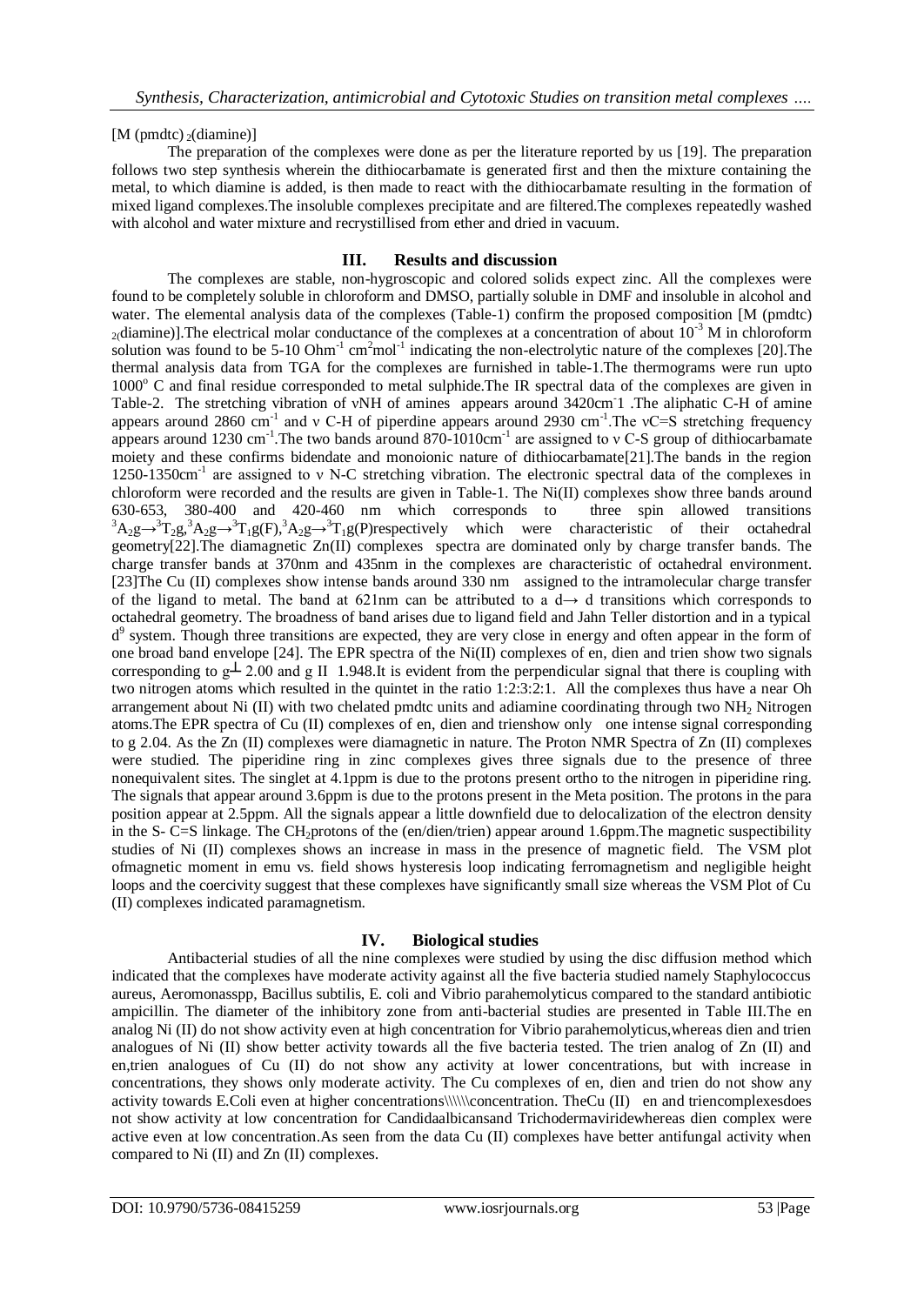The anticancer activities of these complexes were studied using MTT assay method on MCF-7 cell line and was compared against the VERO cell line. All the nine complexes show considerable activity against the cancer cells but seems to have less toxicity towards normal cells. The IC<sub>50</sub>valuesof en, dien and trien complexes of Ni are 15.6, 31.2, 7.8 and those of Cu are 15.6, 31.2,15.6 and finally those of Zn are 15.6, 31.2, 15.6 respectively. The above data indicates the en complexes have highest activity and the activity falls as we move to dien complexes. However the activity increases with trien in case of Ni, Cu and Zn. Mere anticancer activity cannot be significant and it is necessary to check the damage to normal cells. The selectivity index [Selectivity index  $=IC_{50}$  for normal cell line /IC<sub>50</sub> for cancerous cell line][25] is a better index to understand the significance of anticancer agents. This selectivity index for en dien and trien complexes of Ni are 8, 4, 8 and those of Cu are 32,8,32 and those of Zn are 32, 16, and 32.The Zn and Cu complexes with greater selectivity index (16, 32) indicated excellent anticancer activity towards MCF-7 cell line when compared to Ni complex.

| Complexes                        | Colour       | $\ldots$<br>$\%N$ | % s     | %Metal  | $\Lambda$ max | Residue% |
|----------------------------------|--------------|-------------------|---------|---------|---------------|----------|
|                                  |              | (theo)            | (theo)  |         |               | TGA      |
|                                  |              | exp               | Exp     | (theo)  |               | (theo)   |
|                                  |              |                   |         | Exp     |               | exp      |
| $[Ni(en)(pmdtc)_2]$              | Green        | (12.70)           | (29.04) | (13.31) | 632,          | (20.6)   |
|                                  |              | 11.72             | 28.72   | 12.80   | 440,320       | 19.58    |
| [Ni(dien)(pmdic) <sub>2</sub> ]  | Green        | (14.44)           | (26.41) | (12.10) | 645,          | (18.7)   |
|                                  |              | 13.89             | 26.21   | 12.02   | 440,304       | 18.09    |
| $[Ni(trien)(pmdtc)_2]$           | Green        | (15.94)           | (24.29) | (11.13) | 639           | (17.2)   |
|                                  |              | 15.13             | 23.56   | 10.82   | 440,305       | 17.03    |
| $[Zn(en)(pmdtc)_2]$              | White        | (12.51)           | (28.61) | (14.62) | 435,370       | (21.6)   |
|                                  |              | 11.43             | 28.34   | 14.23   |               | 21.12    |
| $[Zn(dien)(pmdic)_2]$            | White        | (14.24)           | (26.05) | (13.31) | 435,367       | (19.8)   |
|                                  |              | 13.32             | 25.75   | 13.26   |               | 19.37    |
| $[Zn(trien)(pmdt_c)_2]$          | White        | (15.74)           | (23.98) | (12.25) | 435,372       | (18.2)   |
|                                  |              | 15.23             | 23.03   | 11.35   |               | 18.09    |
| $[Cu(en)(pmdtc)_2]$              | <b>Brown</b> | (12.56)           | (28.72) | (14.21) | 339,617       | (21.4)   |
|                                  |              | 12.13             | 27.89   | 14.07   |               | 21.12    |
| [Cu(dien)(pmdtc) <sub>2</sub> ]  | <b>Brown</b> | (14.30)           | (26.14) | (12.92) | 339,621       | (19.5)   |
|                                  |              | 13.28             | 25.65   | 12.56   |               | 19.0     |
| [Cu(trien)(pmdtc) <sub>2</sub> ] | <b>Brown</b> | (16.05)           | (24.46) | (12.13) | 339,609       | (18.2)   |
|                                  |              | 15.98             | 23.45   | 11.88   |               | 18.0     |

**Table-I** Elemental composition and Electronic spectral data (nm)

| $vN-H$ | $vC-H$    | $vC-H$ | $vC = s$ | $vC-S$ | $vN-C$ |
|--------|-----------|--------|----------|--------|--------|
|        | piperdine | amine  |          |        |        |
| 3431   | 2937      | 2850   | 1234     | 950    | 1363   |
| 3425   | 2929      | 2850   | 1236     | 960    | 1359   |
| 3423   | 2933      | 2850   | 1230     | 964    | 1355   |
| 3426   | 2937      | 2851   | 1220     | 954    | 1359   |
| 3424   | 2931      | 2850   | 1232     | 953    | 1356   |
| 3425   | 2938      | 2852   | 1238     | 946    | 1352   |
|        |           |        |          |        |        |

**Table-II** IR spectral data

 $[Cu(dien)(pmdtc)<sub>2</sub>]$  3435 2930 2850 1229<br>  $[Cu(trien)(pmdtc)<sub>2</sub>]$  3440 2929 2850 1235 [Cu(trien)(pmdtc)2] 3440 2929 2850 1235 959 1359 ν cm

 $[Cu(en)(pmdtc)_2]$  3427 2929 2850 1233 957 1357<br>  $[Cu(dien)(pmdtc)_2]$  3435 2930 2850 1229 956 1356

**Table-III** Antibacterial Studies:

|                                 |                          | Zone of inhibition(mm)<br>Concentration( $\mu$ g/ml) |                 |                 | Antibiotic       |
|---------------------------------|--------------------------|------------------------------------------------------|-----------------|-----------------|------------------|
| Complexes                       | Organisms                | 1000                                                 | 750             | 500             | (1mg/ml)         |
|                                 | E.coli                   | 8mm                                                  | 7 <sub>mm</sub> | 6 <sub>mm</sub> | 10 <sub>mm</sub> |
|                                 |                          |                                                      |                 |                 |                  |
|                                 | AeromonasSpp             | 9 <sub>mm</sub>                                      | 8mm             | 7 <sub>mm</sub> | 11mm             |
|                                 | Staphylococcus aureus    | 10 <sub>mm</sub>                                     | 8mm             | 7 <sub>mm</sub> | 15 <sub>mm</sub> |
|                                 | Vibrio Parahemolyticus   | -                                                    |                 |                 | 12mm             |
| $[Ni(en)(pmdtc)_2]$             | Bacillus Subtilis        | 8mm                                                  | 7 <sub>mm</sub> | 6 <sub>mm</sub> | 15 <sub>mm</sub> |
|                                 | E.coli                   | 8mm                                                  | 7 <sub>mm</sub> | 5 <sub>mm</sub> | 11mm             |
|                                 | AeromonasSpp             | 9 <sub>mm</sub>                                      | 7 <sub>mm</sub> | 6 <sub>mm</sub> | 11mm             |
|                                 | Staphylococcus aureus    | 8mm                                                  | 7 <sub>mm</sub> | 6 <sub>mm</sub> | 15 <sub>mm</sub> |
|                                 | Vibrio Parahemolyticus   | 7 <sub>mm</sub>                                      | 6 <sub>mm</sub> | 5 <sub>mm</sub> | 16mm             |
| [Ni(dien)(pmdic) <sub>2</sub> ] | <b>Bacillus Subtilis</b> | 9 <sub>mm</sub>                                      | 8mm             | 6 <sub>mm</sub> | 17 <sub>mm</sub> |
|                                 | E.coli                   | 9 <sub>mm</sub>                                      | 8mm             | 6 <sub>mm</sub> | 13mm             |
|                                 | AeromonasSpp             | 8mm                                                  | 7 <sub>mm</sub> | 5 <sub>mm</sub> | 12mm             |
| $[Ni(trien)(pmdt_c)2]$          | Staphylococcus aureus    | 9 <sub>mm</sub>                                      | 7 <sub>mm</sub> | 6 <sub>mm</sub> | 16mm             |

DOI: 10.9790/5736-08415259 www.iosrjournals.org 54 |Page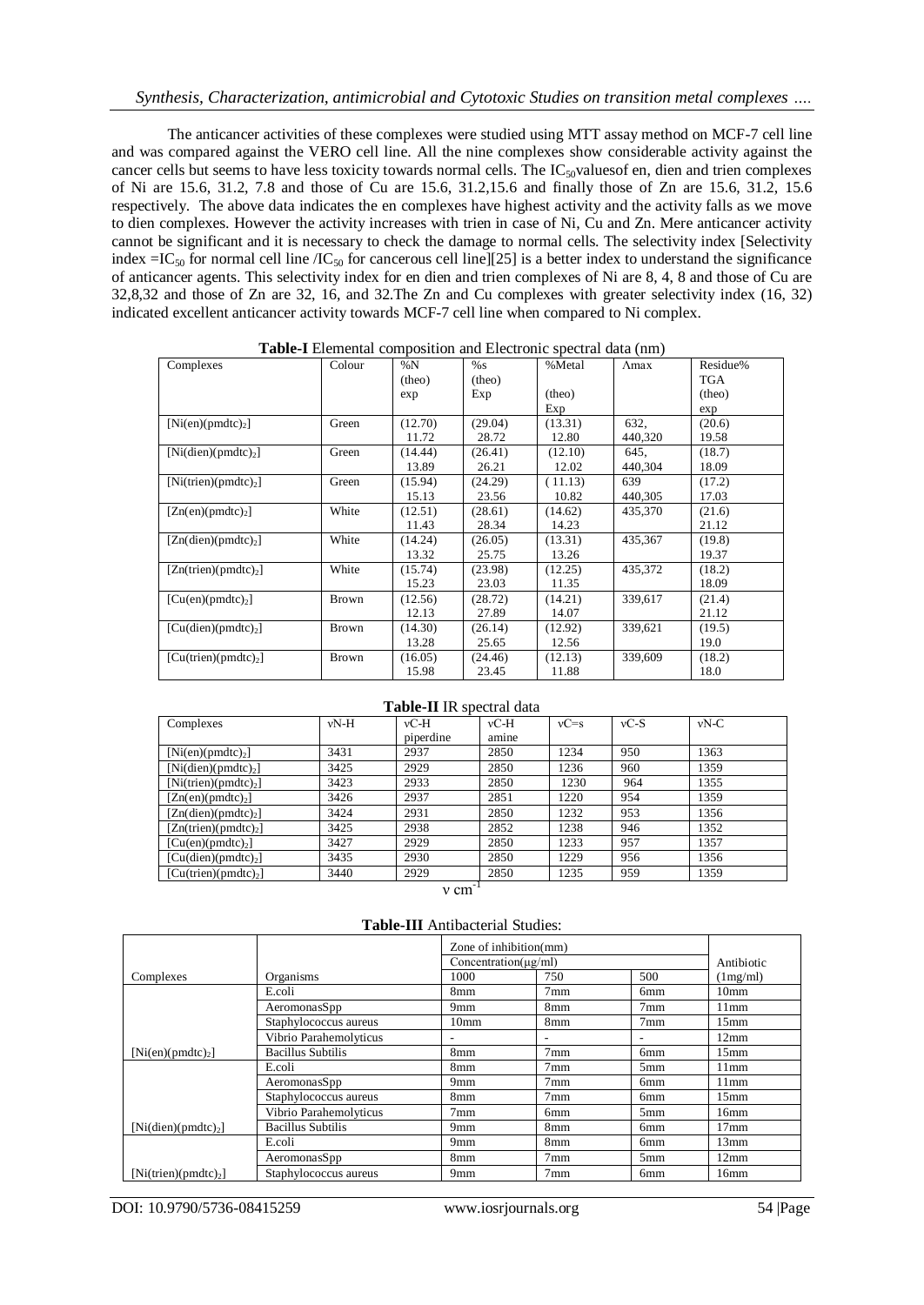|  | Synthesis, Characterization, antimicrobial and Cytotoxic Studies on transition metal complexes |  |  |  |
|--|------------------------------------------------------------------------------------------------|--|--|--|
|  |                                                                                                |  |  |  |

|                                  | Vibrio Parahemolyticus   | 8mm                      | 7 <sub>mm</sub>          | 5mm                      | 15 <sub>mm</sub> |
|----------------------------------|--------------------------|--------------------------|--------------------------|--------------------------|------------------|
|                                  | <b>Bacillus Subtilis</b> | 9 <sub>mm</sub>          | 8mm                      | 7 <sub>mm</sub>          | 16mm             |
|                                  | E.coli                   |                          |                          |                          | 8mm              |
|                                  | AeromonasSpp             | 10 <sub>mm</sub>         | 9mm                      | 8mm                      | 13mm             |
|                                  | Staphylococcus aureus    | 9 <sub>mm</sub>          |                          |                          | 15 <sub>mm</sub> |
|                                  | Vibrio Parahemolyticus   | 12mm                     | 10 <sub>mm</sub>         | 7 <sub>mm</sub>          | 14mm             |
| $[Zn(en)(pmdtc)_2]$              | <b>Bacillus Subtilis</b> | 10 <sub>mm</sub>         | 8mm                      | 6 <sub>mm</sub>          | 15 <sub>mm</sub> |
|                                  | E.coli                   | 8mm                      |                          |                          | 11mm             |
|                                  | AeromonasSpp             | 10 <sub>mm</sub>         | 8mm                      | 7 <sub>mm</sub>          | 12mm             |
|                                  | Staphylococcus aureus    | 9 <sub>mm</sub>          | 7 <sub>mm</sub>          | 6 <sub>mm</sub>          | 15 <sub>mm</sub> |
|                                  | Vibrio Parahemolyticus   | 10 <sub>mm</sub>         | 9mm                      | 7 <sub>mm</sub>          | 14mm             |
| $[Zn(dien)(pmdtc)_2]$            | <b>Bacillus Subtilis</b> | 9 <sub>mm</sub>          | $\overline{\phantom{a}}$ | L,                       | 16 <sub>mm</sub> |
|                                  | E.coli                   | 11mm                     | 8mm                      | 7 <sub>mm</sub>          | 12mm             |
|                                  | AeromonasSpp             | 8 <sub>mm</sub>          |                          | $\overline{a}$           | 13mm             |
|                                  | Staphylococcus aureus    | 10 <sub>mm</sub>         | 8mm                      | $\overline{\phantom{0}}$ | 14 <sub>mm</sub> |
|                                  | Vibrio Parahemolyticus   | 9 <sub>mm</sub>          | L.                       | L,                       | 10 <sub>mm</sub> |
| $[Zn(trien)(pmdtc)_2]$           | <b>Bacillus Subtilis</b> | 10 <sub>mm</sub>         | 8mm                      | $\overline{a}$           | 14mm             |
|                                  | E.coli                   |                          |                          | $\overline{a}$           | 10 <sub>mm</sub> |
|                                  | AeromonasSpp             | 11mm                     | 9mm                      | $\frac{1}{2}$            | 14mm             |
|                                  | Staphylococcus aureus    | 9 <sub>mm</sub>          | 7 <sub>mm</sub>          | $\overline{a}$           | 14mm             |
|                                  | Vibrio Parahemolyticus   | 10 <sub>mm</sub>         | 9mm                      | 8mm                      | 14mm             |
| $[Cu(en)(pmdtc)_2]$              | <b>Bacillus Subtilis</b> | 10 <sub>mm</sub>         | $\overline{a}$           | $\overline{a}$           | 15 <sub>mm</sub> |
|                                  | E.coli                   | $\overline{a}$           | L,                       | $\overline{a}$           | 9mm              |
|                                  | AeromonasSpp             | $\overline{a}$           | L.                       | $\overline{a}$           | 13mm             |
|                                  | Staphylococcus aureus    | 11mm                     | 8mm                      | 7 <sub>mm</sub>          | 15 <sub>mm</sub> |
|                                  | Vibrio Parahemolyticus   | 10 <sub>mm</sub>         | 8mm                      | 7 <sub>mm</sub>          | 13mm             |
| [Cu(dien)(pmdtc) <sub>2</sub> ]  | <b>Bacillus Subtilis</b> | 9mm                      | 8mm                      | 6 <sub>mm</sub>          | 16 <sub>mm</sub> |
|                                  | E.coli                   | $\overline{\phantom{a}}$ |                          | $\overline{a}$           | 7 <sub>mm</sub>  |
|                                  | AeromonasSpp             | $\overline{a}$           | $\sim$                   | L,                       | 12mm             |
|                                  | Staphylococcus aureus    | 10 <sub>mm</sub>         | 8mm                      | $\overline{a}$           | 14mm             |
|                                  | Vibrio Parahemolyticus   | 10 <sub>mm</sub>         | 8mm                      | 7 <sub>mm</sub>          | 17 <sub>mm</sub> |
| [Cu(trien)(pmdtc) <sub>2</sub> ] | <b>Bacillus Subtilis</b> | 9 <sub>mm</sub>          | 8mm                      | $\frac{1}{2}$            | 14 <sub>mm</sub> |

## **Table-IV** Antifungal Studies

|                                  |                    |                      | Zone of inhibition(mm)   |                          |                  |  |
|----------------------------------|--------------------|----------------------|--------------------------|--------------------------|------------------|--|
|                                  |                    | Concentration(µg/ml) |                          |                          | Antiobiotic      |  |
| Complexes                        | Organisms          | 1000                 | 750                      | 500                      | (1mg/ml)         |  |
|                                  | Candida albicians  | 10 <sub>mm</sub>     | 7 <sub>mm</sub>          | 6 <sub>mm</sub>          | 12mm             |  |
|                                  | Trichoderma Viridi | 9mm                  | 8mm                      | 6 <sub>mm</sub>          | 11mm             |  |
| $[Ni(en)(pmdtc)_2]$              | Aspergillusniger   |                      | $\overline{a}$           | $\overline{a}$           | 8mm              |  |
|                                  | Candida albicians  | 9mm                  | $\overline{a}$           | $\blacksquare$           | 11mm             |  |
|                                  | Trichoderma Viridi | 10 <sub>mm</sub>     | 9mm                      | $\overline{\phantom{a}}$ | 12mm             |  |
| [Ni(dien)(pmdic)]                | Aspergillusniger   | 8mm                  | $\overline{a}$           | $\overline{\phantom{a}}$ | 12mm             |  |
|                                  | Candida albicians  | 8mm                  | L.                       | $\overline{a}$           | 10 <sub>mm</sub> |  |
|                                  | Trichoderma Viridi | 10 <sub>mm</sub>     | 7 <sub>mm</sub>          | $\overline{\phantom{a}}$ | 12mm             |  |
| [Ni(trien)(pmdic) <sub>2</sub> ] | Aspergillusniger   | 8mm                  | 6 <sub>mm</sub>          |                          | 12mm             |  |
|                                  | Candida albicians  | 9mm                  | 8mm                      | 7 <sub>mm</sub>          | 13mm             |  |
|                                  | Trichoderma Viridi | 9mm                  | 7mm                      |                          | 12mm             |  |
| $[Zn(en)(pmdtc)_2]$              | Aspergillusniger   | 9mm                  | 7 <sub>mm</sub>          |                          | 13mm             |  |
|                                  | Candida albicians  | 9mm                  | 8mm                      | 7 <sub>mm</sub>          | 12mm             |  |
|                                  | Trichoderma Viridi | 12mm                 | 9mm                      | 7 <sub>mm</sub>          | 14mm             |  |
| $[Zn(dien)(pmdtc)_2]$            | Aspergillusniger   | 9mm                  |                          |                          | 13mm             |  |
|                                  | Candida albicians  | 10 <sub>mm</sub>     | 8mm                      |                          | 12mm             |  |
|                                  | Trichoderma Viridi | 10 <sub>mm</sub>     | 8mm                      | 6 <sub>mm</sub>          | 15 <sub>mm</sub> |  |
| $[Zn(trien)(pmdtc)_2]$           | Aspergillusniger   | 9mm                  |                          |                          | 13mm             |  |
|                                  | Candida albicians  | 8mm                  | 7 <sub>mm</sub>          | $\sim$                   | 11mm             |  |
|                                  | Trichoderma Viridi | 11mm                 | 8mm                      | 7 <sub>mm</sub>          | 13mm             |  |
| $[Cu(en)(pmdtc)_2]$              | Aspergillusniger   | 10 <sub>mm</sub>     | 8mm                      | 7 <sub>mm</sub>          | 13mm             |  |
|                                  | Candida albicians  | 10 <sub>mm</sub>     | 9 <sub>mm</sub>          | 8 <sub>mm</sub>          | 13mm             |  |
|                                  | Trichoderma Viridi | 10 <sub>mm</sub>     | 8mm                      | 7 <sub>mm</sub>          | 13mm             |  |
| [Cu(dien)(pmdic) <sub>2</sub> ]  | Aspergillusniger   | 10 <sub>mm</sub>     | 8mm                      | 7 <sub>mm</sub>          | 14mm             |  |
|                                  | Candida albicians  | 7mm                  | $\overline{\phantom{0}}$ |                          | 11mm             |  |
|                                  | Trichoderma Viridi | 9mm                  | 8mm                      | 6 <sub>mm</sub>          | 13mm             |  |
| [Cu(trien)(pmdic) <sub>2</sub> ] | Aspergillusniger   | 9mm                  | $\overline{\phantom{0}}$ |                          | 13mm             |  |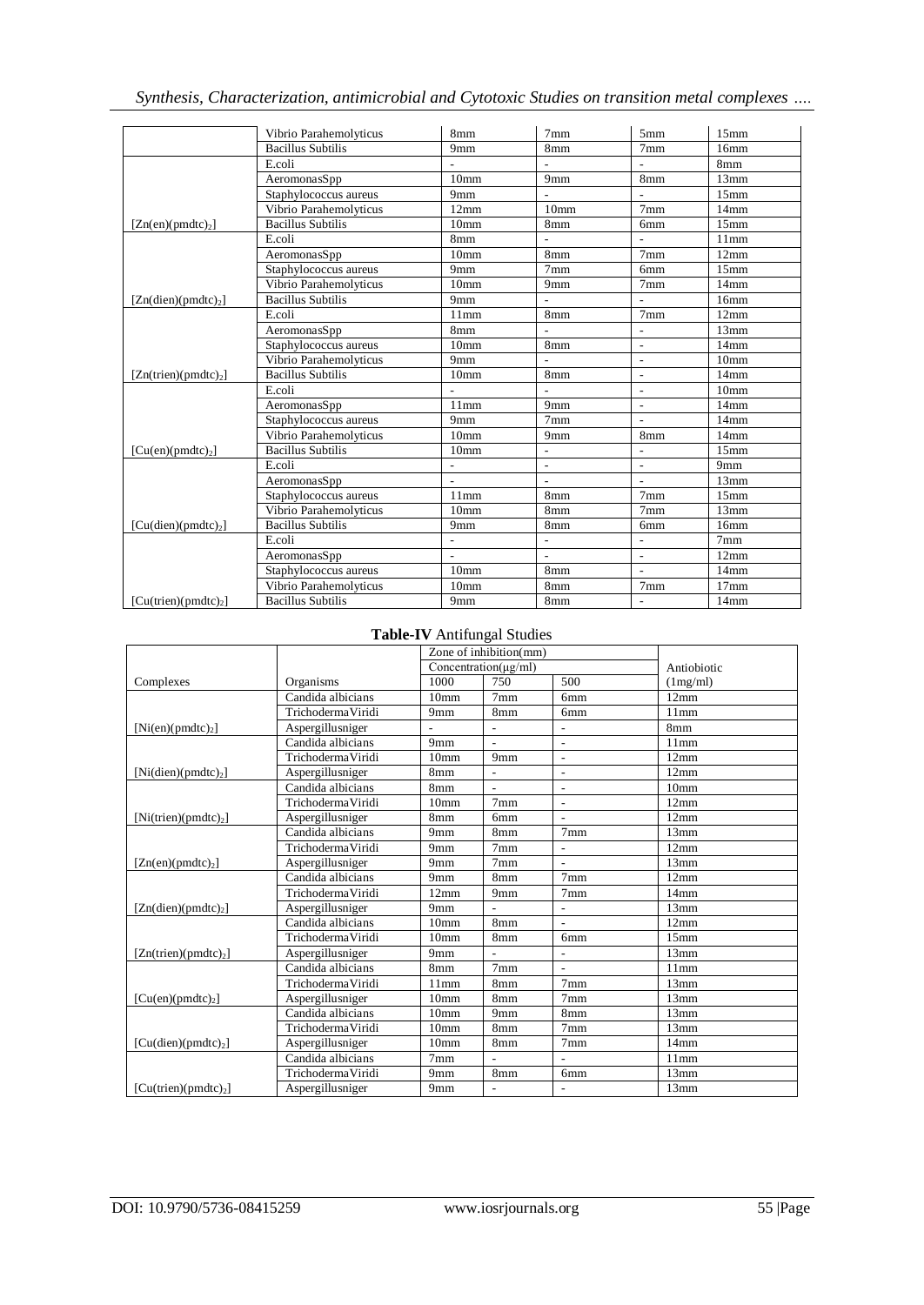





**Fig: 4 anticancer effect of [Zn (en) (pmdtc) <sup>2</sup>] on MCF-7 Cell line**  $5.55 \div 9.25 \div 14.81 \div 20.37 \div 27.77 \div 40.74$  50 59.25 100 0 50 100 150 1000 500 250 125 62.5 31.2 15.6 7.8 Cell control **MTT ASSAY** % Cell Viability Concentration (µg/ml)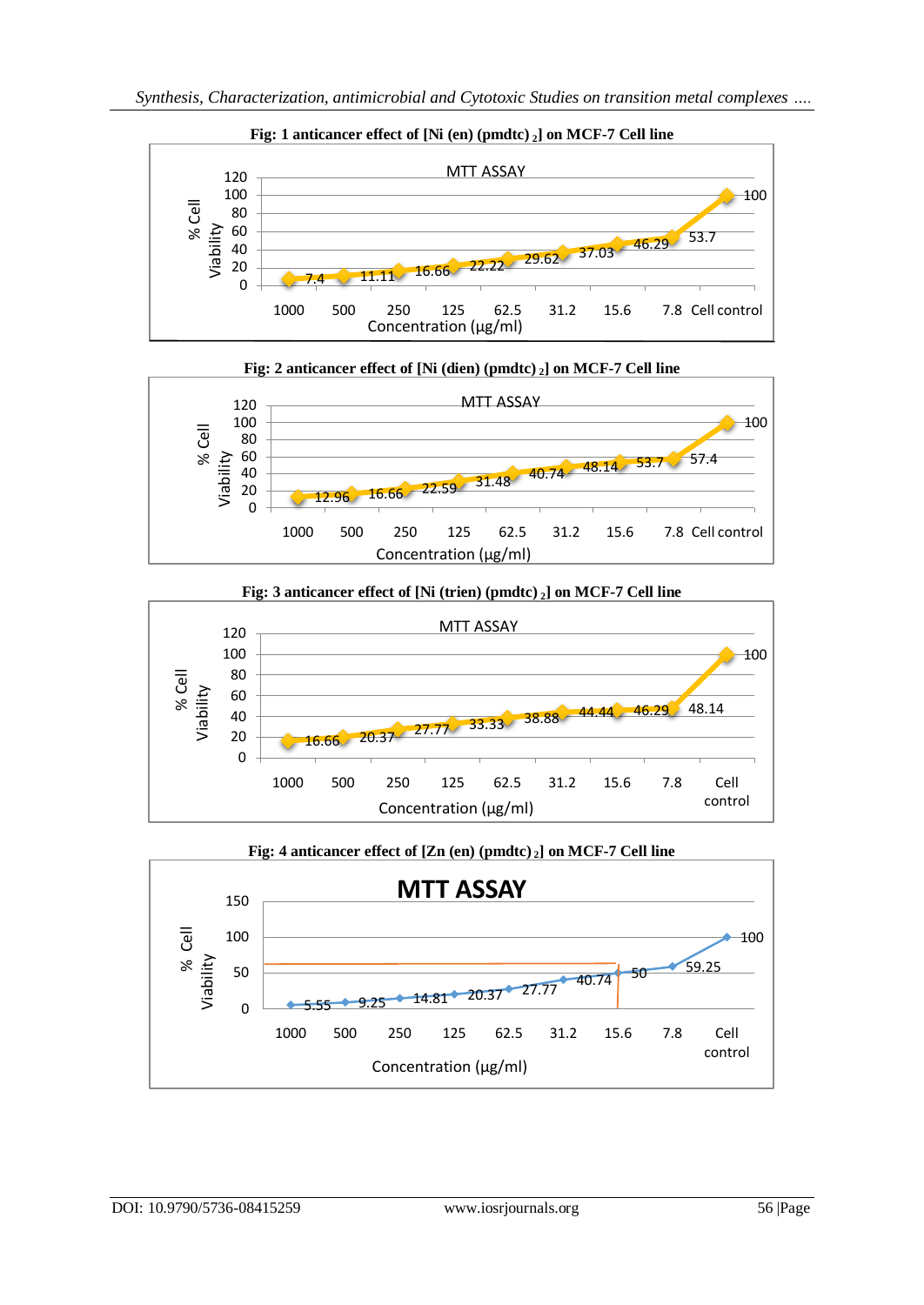



# **Fig: 7 anticancer effect of [Cu (en) (pmdtc) <sup>2</sup>] on MCF-7 Cell line**

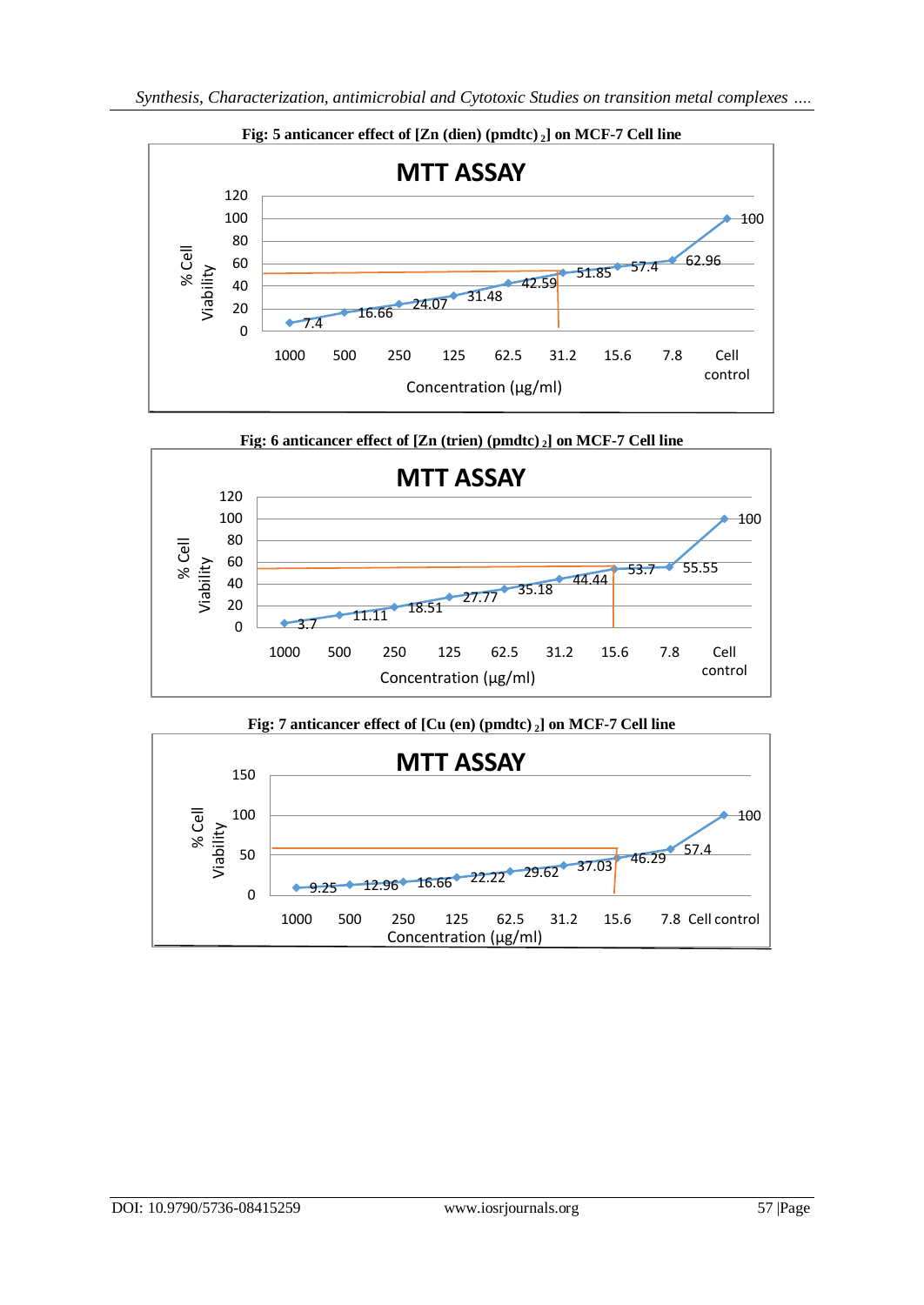



#### **V. Conclusion**

The antimicrobial studies of these complexes have shown reasonable activity towards some of the tested microorganisms and shows promising applications in the field of medicines. The anticancer activity of en and trien complexes of Zn and Cu with higher selectivity index opens a new area of research of these complexes as anticancer therapeutic drugs.

#### **Acknowledgement**

The authors acknowledge the Department Of Chemistry and Instrumentation Centre Ethiraj College for Women, Chennai-8, for the facilities provided and IIT-Madras (SAIF) for recording various spectra.

#### **References**

- [1]. Onwudiwe DC, AjibadePA, Synthesis, Characterization and Thermal Studies of Zn (II), Cd (II) and Hg (II) Complexes of N-Methyl-N-Phenyldithiocarbamate: The Single Crystal Structure of [(C6H5) (CH3) NCS2]4Hg2, Int.J.Mol.Sci12, 2011, 1964-1978.
- [2]. Onwudiwe, D.C; Ajibade, P.A. Synthesis and characterization of metal complexes of N-alkyl-N-phenyl dithiocarbamates, Polyhedron, 29, 2010, 1431-1436.
- [3]. Benigno, M.; María, V.V.; Eduardo, C.; Silvia, M.V.; Alfonso, C.; Joaquín, B,Copper complexes with dithiocarbamates derived from natural occurring amino acids. Crystal and molecular structure of [Cu(en)(EtOH)(H2O)3][Cu(dtc-pro)2] ,Polyhedron.,2002, 21, 1899-1904.
- [4]. De Lima, M.; Menezes, C.; Camila, A.C.; Jaqueline, A.F.; dos Santos; Isabella, P.F.; Eucler,B.P.; James, L.W.; Solange, M.S.; Wardell, K.K.; Isolda, C.M.; Heloisa, B.Synthesis, characterization and biological aspects of copper(II) dithiocarbamate complexes, [Cu{S2CNR(CH2CH2OH)}2], (R = Me, Et, Pr and CH2CH2OH). J.Mol. Struct., 2011, 988, 1–8.
- [5]. Saad E. Al- Mukhtar et al, Synthesis and Characterization of Mn(II), Fe(II) and Co(II)Complexes with 4- Hydroxypiperidinedithiocarbamate and theirAdducts with Neutral Bases, Raf. J. Sci**.**, 2014, Vol. 25, 53-61, 2014.
- [6]. Marcotrigiano et al. The synthesis and properties of cobalt (II), nickel (II) and Copper (II) complexes with some hetero cyclic dithiocarbamates. InorgChemActa., 1984; 86, 127-131.
- [7]. A.J.Odola and J,A.O.Woods,New Nickel(II) mixed ligand complexes of dithiocarbamate with schiffbase,,Journal Of Chemical and Pharmaceutical Research**,**2011,3,865-871.
- [8]. Leka Z.B, Leovac V.M, Lukic S, Sabo T.J, Trifunovic S.R and KatalinM.S.Synthesis and physico-chemical characterization of new dithiocarbamato ligand and its complexes with copper(II), nickel(II) and Palladium(II). J. Therm Anal and Cal; 2006; 83.
- [9]. A. M. Hamil1 et al, synthesis, Spectroscopic investigation and Antiacitivity of Schiff base complexes of Co (II) and Cu (II) ions ,RasayanJournal.chem, 2009, Vol.2, No. 261-266
- [10]. Rathore, H.S.; Varshney, G.; Mojumdar, S.C.; Saleh, M.T. Synthesis,characterization and fungicidal activity of zinc diethyldithIocarbamateandphosphate. Ther. Anal. Calorim, 2007, 90 (3), 681–686.